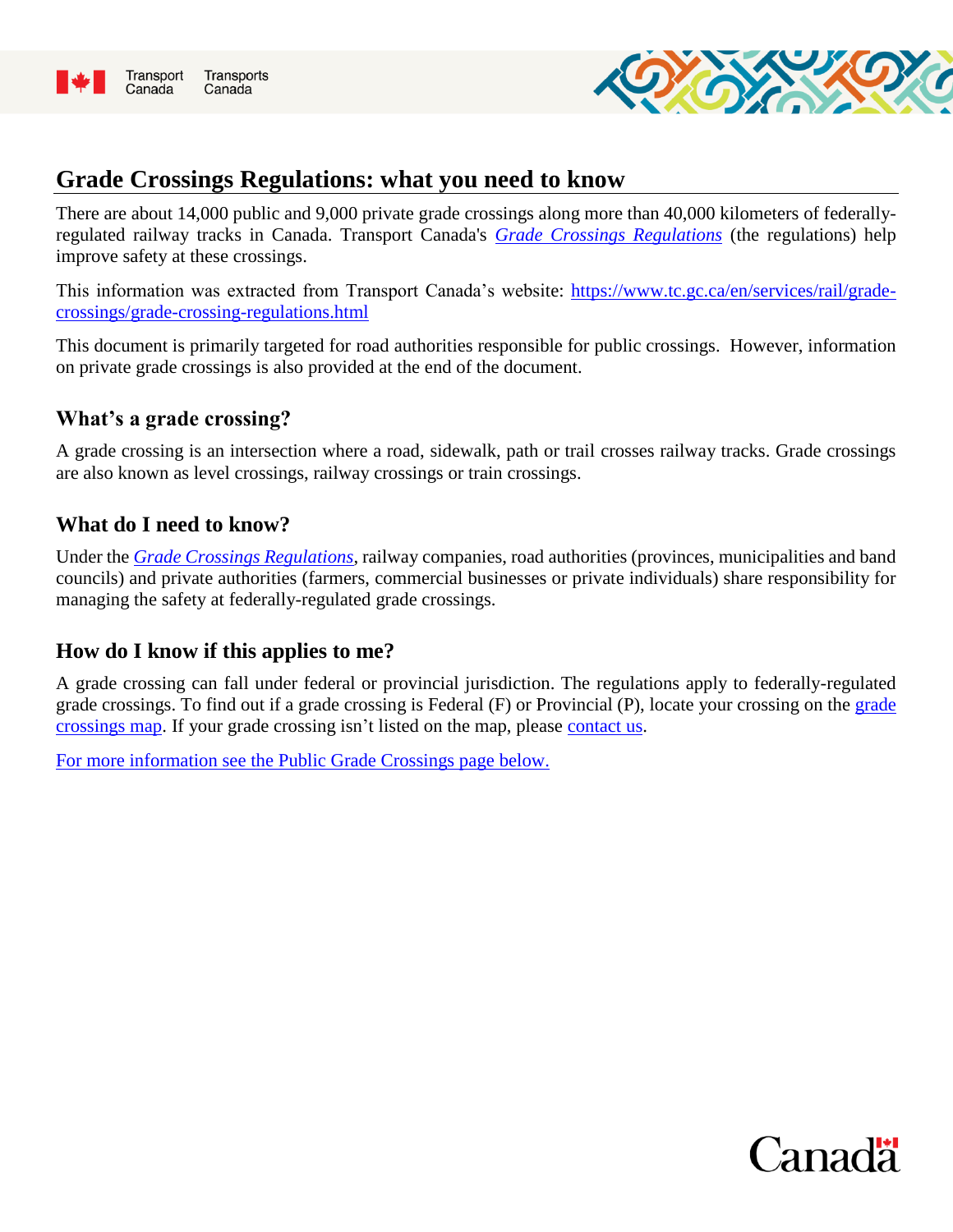



# **Public Grade Crossings**

If you have a [public grade crossing](https://www.tc.gc.ca/en/services/rail/grade-crossings/grade-crossing-regulations.html) that is subjected to the *Grade Crossings Regulations*, this is what you need to know.

#### *How do I know I have a public grade crossing?*

*You have a public grade crossing, if railway tracks intersect with a road that is owned, open and maintained by a public authority like a province, municipality or band council, and is used by the public.*

Existing federally-regulated grade crossings must meet the requirements of the *Grade Crossings Regulations* **by November 28, 2021**. To see if a grade crossing is federally-regulated, look for your crossing on the *[grade](https://tc-tdg.maps.arcgis.com/apps/webappviewer/index.html?id=a540c1fa8c6146e0a6ed4fb39dde34a5)  [crossings map](https://tc-tdg.maps.arcgis.com/apps/webappviewer/index.html?id=a540c1fa8c6146e0a6ed4fb39dde34a5)*. If your grade crossing isn't listed on the map, please contact us.

### **New or changes to grade crossings**

If you're making changes to an existing crossing or building a new one you must meet the regulations immediately**.**

Look up the [Grade Crossings Handbook](http://www.tc.gc.ca/eng/railsafety/grade-crossings-handbook.html) for more information on how to follow the regulations.

### **About the Regulations**

The *[Grade Crossings Regulations](http://laws-lois.justice.gc.ca/eng/regulations/SOR-2014-275/FullText.html)* come into full effect on November 28, 2021 and will help improve safety at Canada's 14,000 public grade crossings.

The regulations aim to improve safety at grade crossings by:

- using [engineering best practices](https://www.tc.gc.ca/eng/railsafety/grade-crossings-standards.htm) to make sure all crossing users can have a safe crossing experience
- putting in place clear and [enforceable safety standards](#page-3-0) for both new and existing crossings
- defining the roles and responsibilities of road authorities and railway companies

If railway tracks cross a public road, this crossing must meet the regulations.

## **Agreements with the Railways**

If a road authority and railway company have filed an agreement with the [Canadian Transportation Agency](https://www.otc-cta.gc.ca/eng/contact-us) (CTA), the agreement overrules the roles and responsibilities listed in the regulations.

If an agreement exists and you can't find a copy, contact the railway or the CTA to get a copy. If you're not sure what railway company is operating in your community, you can find this information on the [grade crossings map.](https://tc-tdg.maps.arcgis.com/apps/webappviewer/index.html?id=a540c1fa8c6146e0a6ed4fb39dde34a5)

## **Responsibilities of road authorities**

As a road authority, you must meet the regulations by November 28, 2021. As such, you must share safety-related information with the railways that cross your public road, and decide on what changes (if any) are needed to make sure the grade crossing meets the regulations (see your agreement for any changes to these roles and responsibilities). Please contact the railway company who shares responsibility for your grade crossings to coordinate any assessments or improvements needed to meet the regulations by Nov 28, 2021. For your

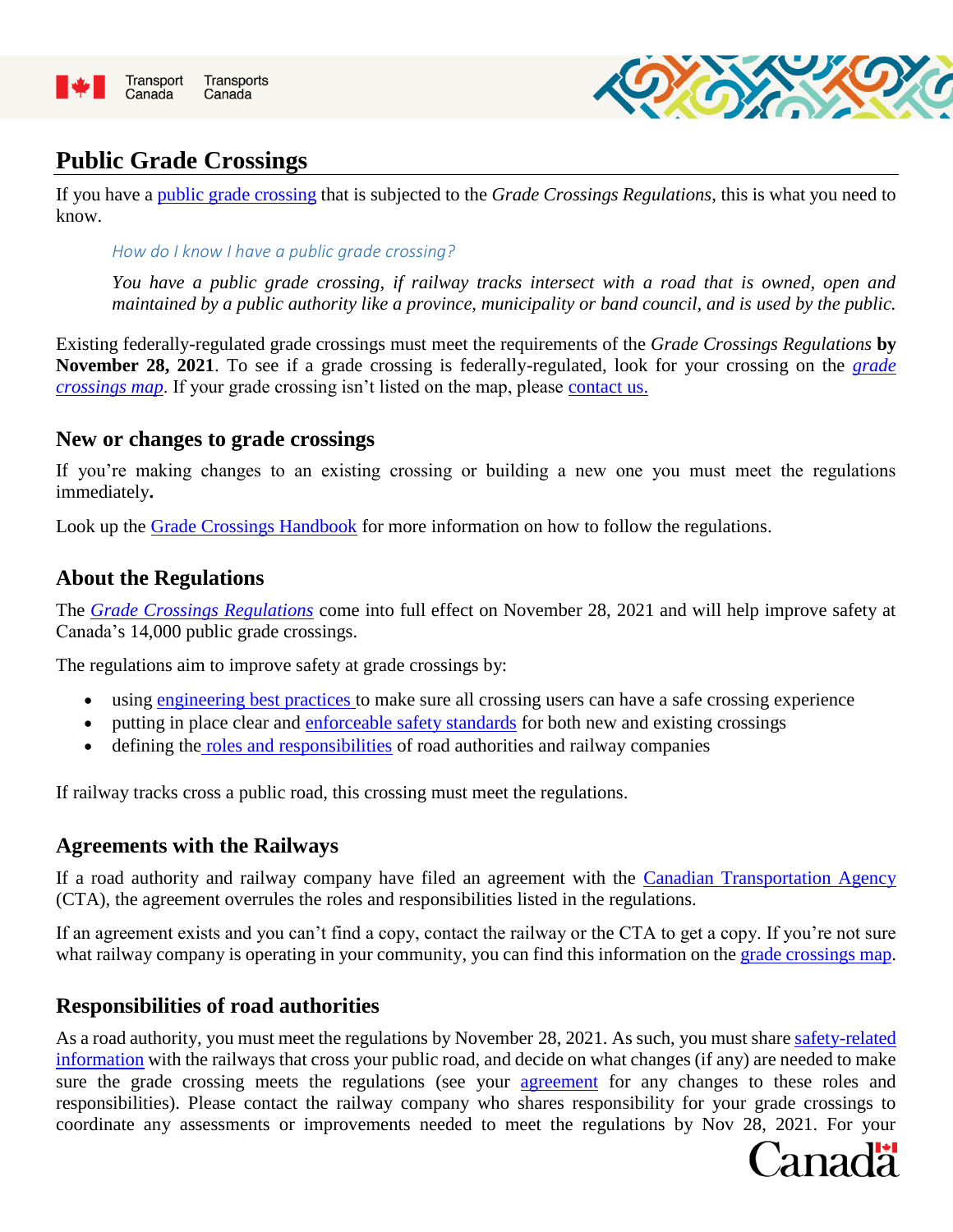



convenience the following emails may be used to contact the Canadian National Railway company and the Canadian Pacific Railway company:

Canadian National Railway Contact Information:

- Grade Crossings Regulations Inquiries: [rainfosharing@cn.ca](mailto:rainfosharing@cn.ca)
- General inquiries: [contact@cn.ca.](mailto:contact@cn.ca)
- Private Grade Crossings Inquiries: private.crossing@cn.ca or [passage.prive@cn.ca](mailto:passage.prive@cn.ca)

Canadian Pacific Railway Contact Information:

- Grade Crossings Regulations Inquiries: crossing compliance@cpr.ca
- Other Inquiries: [community\\_connect@cpr.ca](mailto:community_connect@cpr.ca)

Road authorities are responsible for:

- Designing, building, and maintaining a road approach **outside** of the railway right-of-way (contact the railway company to find out where the railway's property ends and yours begins)
- Installing and maintaining traffic control devices, except for stop signs that are installed on the same post as the [railway crossing sign](https://www.tc.gc.ca/eng/railsafety/grade-crossings-handbook.html#article-8) (also known as a crossbuck).
- Providing information that will affect the design of the crossing surface
- Maintaining [sightlines,](https://www.tc.gc.ca/eng/railsafety/railsafety-978.html) including removing any trees or brush:
	- o within the land where the road is located
	- o on land near the grade crossing

To meet minimum [sightline](https://www.tc.gc.ca/eng/railsafety/railsafety-978.html) requirements, the regulations have flexible options that include reducing vehicle speed, or installing a [warning system.](https://www.tc.gc.ca/eng/railsafety/grade-crossings-standards-753.htm)

For more information on what could work for your crossing, please refer to the [regulations.](http://laws-lois.justice.gc.ca/PDF/SOR-2014-275.pdf)

## **Responsibilities of the railway companies**

If a railway company's tracks cross a public road, then they must follow the requirements of the regulations (see your **agreement** for any changes to these roles and responsibilities).

Where applicable, railways must:

- Install and maintain:
	- o a railway crossing sign
	- o a number of tracks sign
	- o an emergency notification sign
- Maintain the stop sign if it's installed on the same post as the railway crossing sign
- Install and maintain a warning system
- Install and maintain a crossing surface
- Make sure [sightlines](https://www.tc.gc.ca/eng/railsafety/railsafety-978.html) are maintained, including removing any trees or brush
	- o within the railway right-of-way
	- o over any land next to the railway property

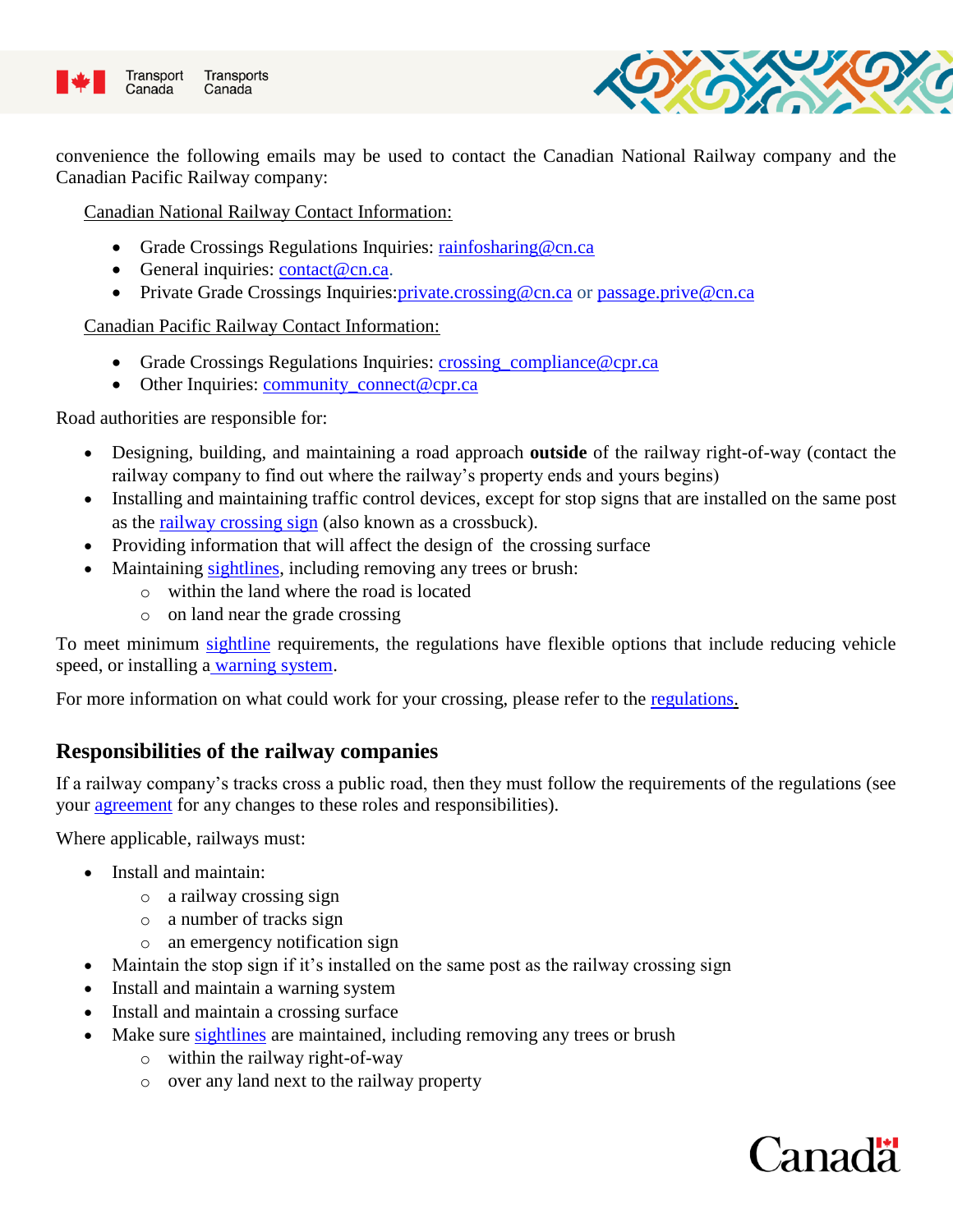<span id="page-3-0"></span>



## **Information Sharing**

#### **Better collaboration through sharing information**

For existing public grade crossings, the regulations require road authorities and railway companies to share safetyrelated information with each other. This information will help both parties to decide on what upgrades, if any, are required to make sure the grade crossings comply with the regulations by November 28, 2021. To make this process easier, we've created forms for road authorities and railway companies:

- [Railway company information sharing form](http://wwwapps.tc.gc.ca/Corp-Serv-Gen/5/forms-formulaires/download/31-0033_BO_PX)
- [Road authority information sharing form](http://wwwapps.tc.gc.ca/Corp-Serv-Gen/5/forms-formulaires/download/31-0032_BO_PX)

#### **Timeline**

You must share information when building a new crossing or making changes to an existing one.

For existing crossings, information sharing should have been done by November 28, 2016, two years after the implementation of the *Grade Crossings Regulations*. If you haven't shared safety-related information, please do so immediately.

### **The standards**

Railway companies and road authorities must work together to make sure that regulations, standards, and guidelines are applied and the best options are used to make crossings safe. We inspect grade crossings regularly to make sure they meet the safety requirements outlined in the regulations.

In the unfortunate event that you are unable to satisfy the minimum requirements, you may be subject to penalties for continued non-compliance. An Inspector from Transport Canada would give you their findings before any enforcement action is taken, and would be available to help you understand your options. However, until safetyrelated concerns are dealt with, one option may be that access to the crossing be restricted in order to make sure that all crossing users can stay safe.

### **Sightlines**

A safe crossing can be easily seen. The regulations include formulas for deciding the area that must be kept clear of anything that could block a road user's view of an oncoming train. For more information on sightlines see: [Determining minimum sightlines at grade crossings.](http://www.tc.gc.ca/eng/railsafety/railsafety-978.html)

## **Working together to protect public grade crossings**

The regulations and Standards require road authorities and railway companies to work together on:

- blocked public grade crossings
- activity on or near a grade crossing
- stopping trains from whistling

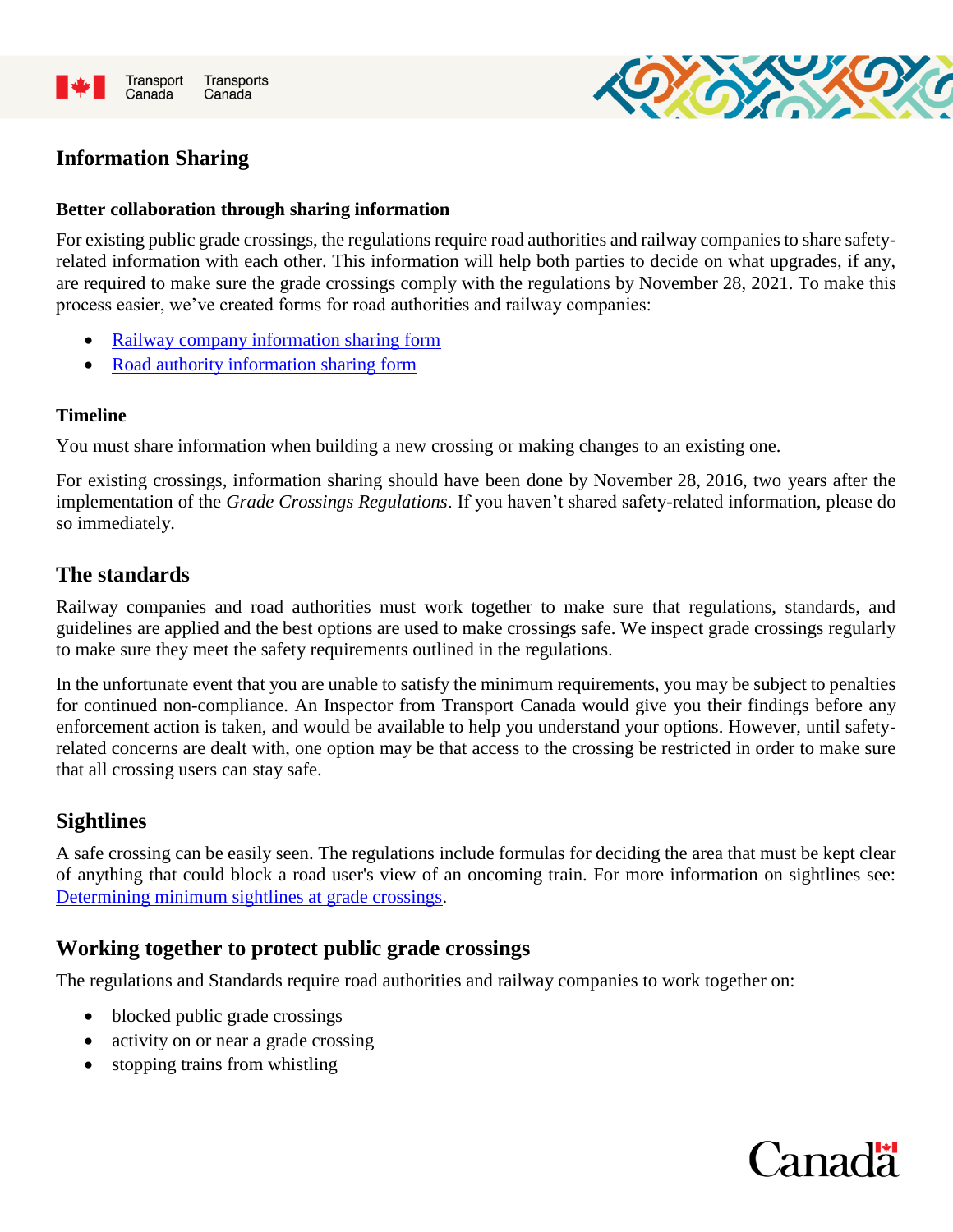



#### **Blocked public grade crossings**

Under the *Grade Crossings Regulations*:

- Trains can't block a public grade crossing for more than five minutes when a road user needs to pass, unless the train is moving
- When emergency vehicles need to pass, railway companies must immediately clear any grade crossing
- If the municipality has a safety concern related to a grade crossing that is blocked, both parties must work together to find a solution. If no solution is found after 90 days, the municipality can contact Transport Canada

#### **Activity on or near a grade crossing**

If a railway company or road authority does any activity, like rail or road repair at or near a grade crossing, they must:

- share information about the activity with each other, and
- take temporary protection measures (for example, creating a detour) to deal with any threat to the safety of railway operations and the public

#### **Stopping trains from whistling**

Train whistling is an important way to keep drivers, cyclists and pedestrians safe when using public grade crossings.

Section 23.1 of the *Railway Safety Act* includes a process for stopping trains from whistling at a public grade crossing and is dependent on parameters being in place and may include:

• the grade crossing has an appropriate warning system which is based on the railway speed and the vehicle and pedestrian use, and the number of railway tracks going through the grade crossing

The municipality must also pass a resolution agreeing that whistling should not be used at that crossing.

We encourage railway companies and municipalities to work together to make sure that all the requirements have been met. If they disagree on this, they can contact us for a final decision.

Read the detailed procedure for [train whistling cessation.](https://www.tc.gc.ca/en/services/rail/grade-crossings/train-whistling.html)

### **Who's responsible for the cost?**

Depending on the agreement you have with the railway company, or the one filed with the Canadian [Transportation Agency,](https://www.otc-cta.gc.ca/eng/contact-us) the cost might be shared between the road authority and the railway. Generally, this information is outlined in the agreement.

If you need additional information on dividing the cost, agreements, or for any rail-related dispute, please contact the [Canadian Transportation Agency.](https://www.otc-cta.gc.ca/eng/contact-us)

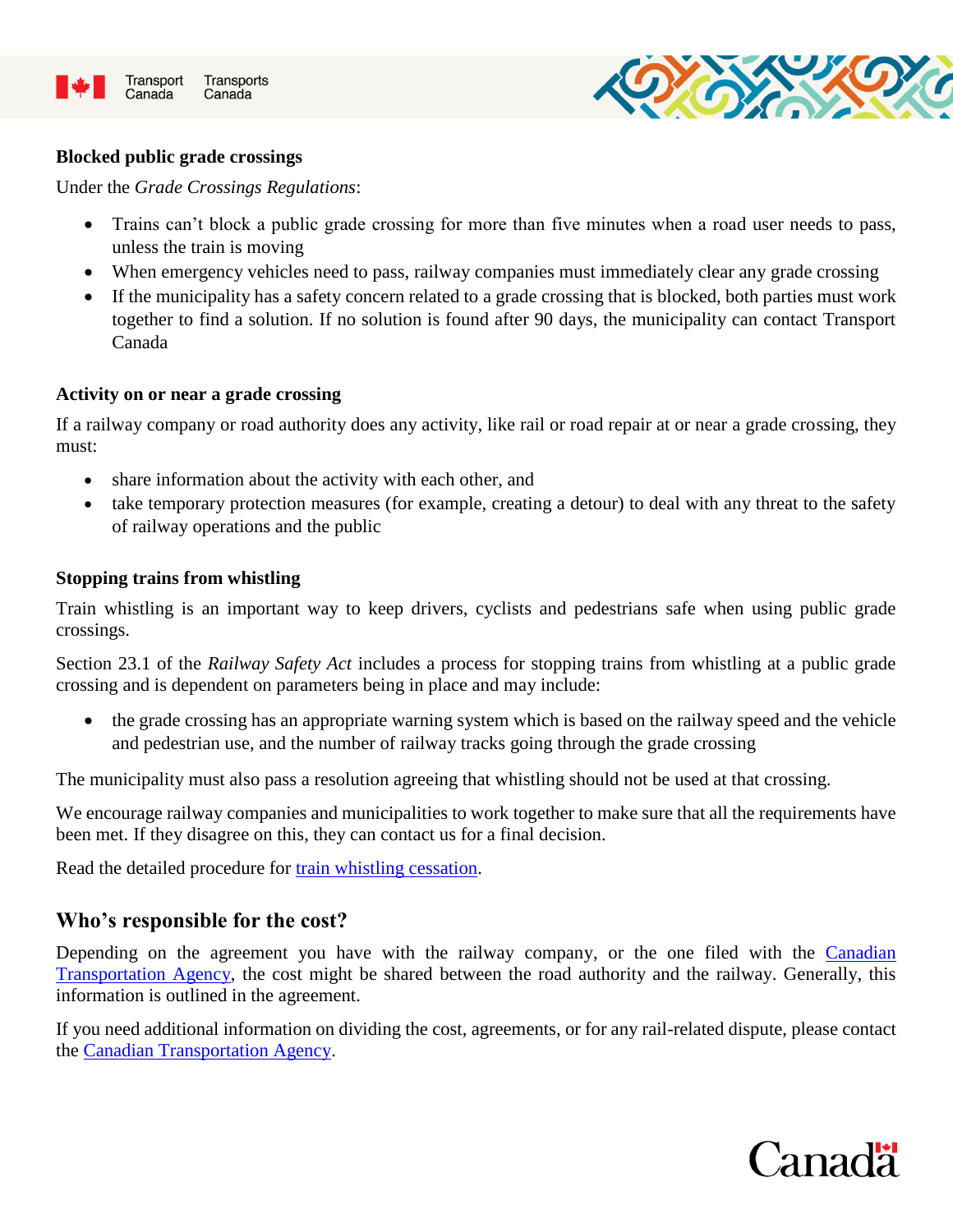



## **Funding is available**

We have funding under the *[Railway Safety Act](https://laws-lois.justice.gc.ca/eng/acts/R-4.2/)* for eligible costs related to improving and closing crossings. Our *[Rail Safety Improvement](https://www.tc.gc.ca/en/services/rail/apply-rsip-itr-funding.html) Program (RSIP)* gives funding in the form of grants and contributions to improve rail safety and reduce injuries and deaths related to rail transportation.

For more information on how to apply for funding, visit the *[Rail Safety Improvement Program](http://www.tc.gc.ca/en/services/rail/apply-rsip-itr-funding.html)* website, or [contact](mailto:%20tc.rsipitr-pasfitr.tc@tc.gc.ca)  [the Transport Canada Rail Safety Improvement Program via email.](mailto:%20tc.rsipitr-pasfitr.tc@tc.gc.ca)

### **Contact us**

For information about safety at your grade crossing, contact the regional offices listed below:

Transport Canada Regional Offices Contact Information: **Pacific:** 604-666-0011 **Prairie and Northern:** 1-888-463-0521 or [PNRWeb@tc.gc.ca](mailto:PNRWeb@tc.gc.ca) **Ontario:** 416-973-9820 **Quebec:** 514-633-3400 **Atlantic:** 506-851-7040

For general inquiries: [Transport Canada Rail Safety](http://www.tc.gc.ca/eng/railsafety/railsafety-257.htm) **Telephone:** 613-998-2985 **Toll-free:** 1-844-897-RAIL (1-844-897-7245) **Facsimile:** 613-990-7767 **Email:** [railsafety@tc.gc.ca](mailto:railsafety@tc.gc.ca)

### **[Private](https://laws-lois.justice.gc.ca/eng/regulations/SOR-2014-275/page-1.html#h-807598) grade crossings**

*How do I know I have a private grade crossing?* 

You have a private grade crossing, if railway tracks intersect with a privately owned road that's owned and used by private parties, like farmers, commercial businesses or private individuals.

[For more information see the Private Grade Crossings page](#page-6-0) below.

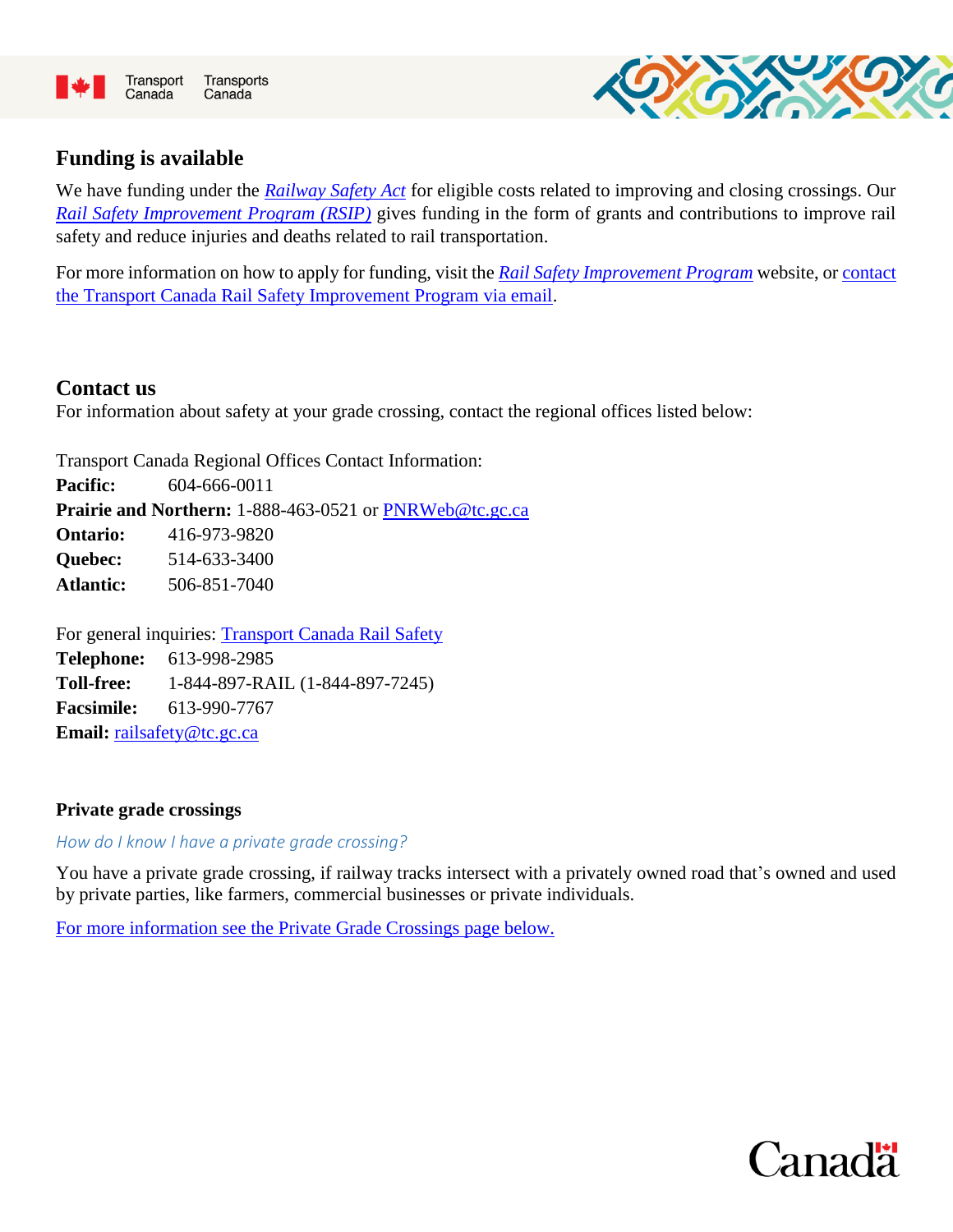<span id="page-6-0"></span>



# **Private Grade Crossings**

If you have a [private grade crossing](https://www.tc.gc.ca/en/services/rail/grade-crossings/grade-crossing-regulations.html) that's affected by the *Grade Crossings Regulations,* this is what you need to know.

Existing federally-regulated grade crossings must meet the requirements of the *[Grade Crossings Regulations](https://laws-lois.justice.gc.ca/eng/regulations/SOR-2014-275/FullText.html)* **by November 28, 2021**. To see if a grade crossing is federally-regulated, look for your crossing on the *[grade](https://tc-tdg.maps.arcgis.com/apps/webappviewer/index.html?id=a540c1fa8c6146e0a6ed4fb39dde34a5)  [crossings map](https://tc-tdg.maps.arcgis.com/apps/webappviewer/index.html?id=a540c1fa8c6146e0a6ed4fb39dde34a5)*. If your grade crossing isn't listed on the map, please contact us.

## **New or changed grade crossings**

If you're changing an existing crossing or building a new one you must meet the regulations **immediately.**

Look up the [Grade Crossings Handbook](http://www.tc.gc.ca/eng/railsafety/grade-crossings-handbook.html) for more information on how to follow the regulations.

## **About the Regulations**

The [Grade Crossings Regulations](http://laws-lois.justice.gc.ca/eng/regulations/SOR-2014-275/FullText.html) come into effect on November 28, 2021 and will help improve safety at Canada's 9,000 private grade crossings.

The regulations aim to improve safety at grade crossings by:

- using [engineering best practices](https://www.tc.gc.ca/eng/railsafety/grade-crossings-standards.htm) to make sure all crossing users can have a safe crossing experience
- putting in place clear and [enforceable safety standards](#page-3-0) for both new and existing crossings
- defining the roles and responsibilities of private authorities and railway companies

## **Agreements with the railways**

If a private road owner and a railway company have an agreement filed with the [Canadian Transportation Agency](https://www.otc-cta.gc.ca/eng/contact-us) (CTA), their agreement overrules the roles and responsibilities listed in the regulations.

If an agreement exists and you can't find a copy, contact the railway or CTA to get a copy. If you're not sure what railway company is operating on your land, you can find this information on the [grade crossings map.](https://tc-tdg.maps.arcgis.com/apps/webappviewer/index.html?id=a540c1fa8c6146e0a6ed4fb39dde34a5)

### **Responsibilities of the private crossing owners**

As the owner of a private road that crosses over tracks of a railway, you have a role to play in making sure the requirements of the regulations are met by November 28, 2021. You must make sure that any of your new or existing private grade crossings meet the requirements of the regulations.

Private crossing owners must (where applicable):

- Maintain a road approach **outside** of the railway right-of-way (contact the railway company to find out where railway property ends and yours begins)
- Install and maintain traffic control devices, like a stop sign, on your land, if it isn't on the same post as the [railway crossing sign](https://www.tc.gc.ca/eng/railsafety/grade-crossings-handbook.html#article-8) (also known as crossbuck)
- [Make sure good sightlines](https://laws-lois.justice.gc.ca/eng/regulations/SOR-2014-275/page-2.html#h-807733) are provided over your land, up to the railway right-of-way, and are clear of any obstructions (i.e. Trees, brush, stored materials, equipment)

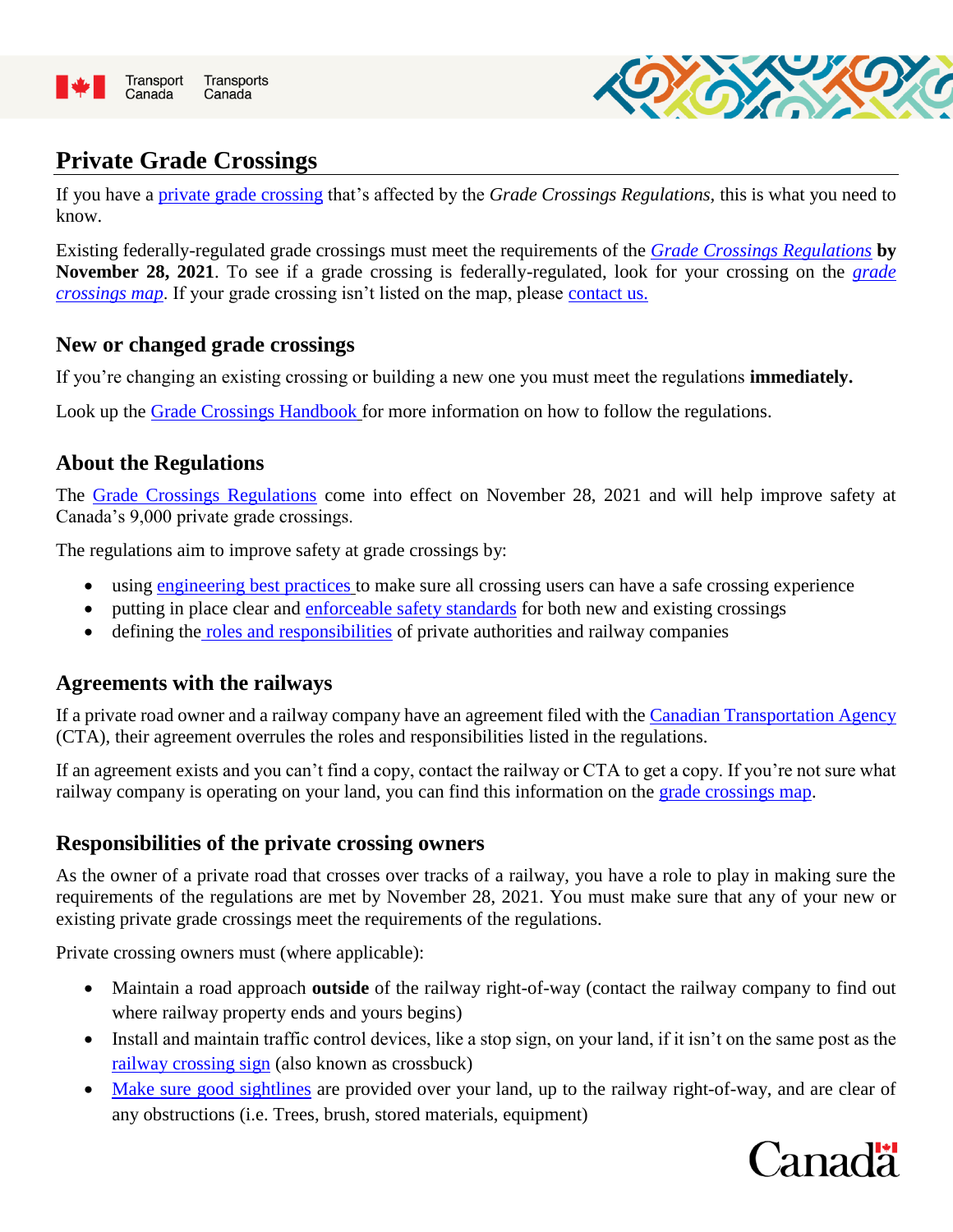



To meet minimum sightline requirements, the regulations have flexible options that include reducing vehicle speed, or installing a [warning system.](https://www.tc.gc.ca/eng/railsafety/grade-crossings-standards-753.htm)

One of the main factors that helps with [deciding what sightlines might be needed,](http://www.tc.gc.ca/eng/railsafety/railsafety-978.html) is the [design vehicle.](https://laws-lois.justice.gc.ca/eng/regulations/SOR-2014-275/FullText.html) A "design vehicle" is the type of vehicle that typically would be the longest and slowest vehicle expected to regularly use the grade crossing. Railway companies are responsible for choosing the "design vehicle" for private grade crossings. The railway might contact you to confirm the best "design vehicle" for your crossing, and to discuss what options could best deal with safety at your crossing.

This information is key in deciding what changes may be needed, if any, so that the grade crossing complies with the regulations. You may want to contact the railway company to share this information to make sure the design of the crossing makes sense with your use of it.

For more information on what options could work for your crossing, please refer to the [regulations.](https://laws-lois.justice.gc.ca/eng/regulations/SOR-2014-275/FullText.html)

## **Responsibilities of the railway companies**

If the railway company's tracks cross a private road, they must follow the requirements of the regulations (see your agreement for any variances to these roles and responsibilities).

Where applicable, railways must:

- Install and maintain:
	- o a railway crossing sign
	- o a number of tracks sign
	- o an emergency notification sign
- Maintain the stop sign if it's installed on the same post as the railway crossing sign
- Install and maintain a warning system
- Install and maintain a crossing surface and a road approach **within** the railway right-of-way
- Choosing design speed and the [design vehicle](https://laws-lois.justice.gc.ca/eng/regulations/SOR-2014-275/FullText.html) for the private crossing
- Make sure good [sightlines](https://www.tc.gc.ca/eng/railsafety/railsafety-978.html) are maintained, including removing any trees or brush
	- o within the railway right-of-way
	- o over land next to the railway right-of-way, other than sightlines over land owned by a private crossing owner.

### **The standards**

Railway companies, road authorities and private crossing owners must work together to make sure that regulations, standards and guidelines are applied and the best options are used to make crossings safe. We inspect grade crossings regularly to make sure they meet the safety requirements outlined in the regulations.

In the unfortunate event that you are unable to satisfy the minimum requirements, you may be subject to penalties for continued non-compliance. An Inspector from Transport Canada would give you their findings before any enforcement action is taken, and would be available to help you understand your options. However, until safetyrelated concerns are dealt with, one option may be that access to the crossing be restricted in order to make sure that all crossing users can stay safe.